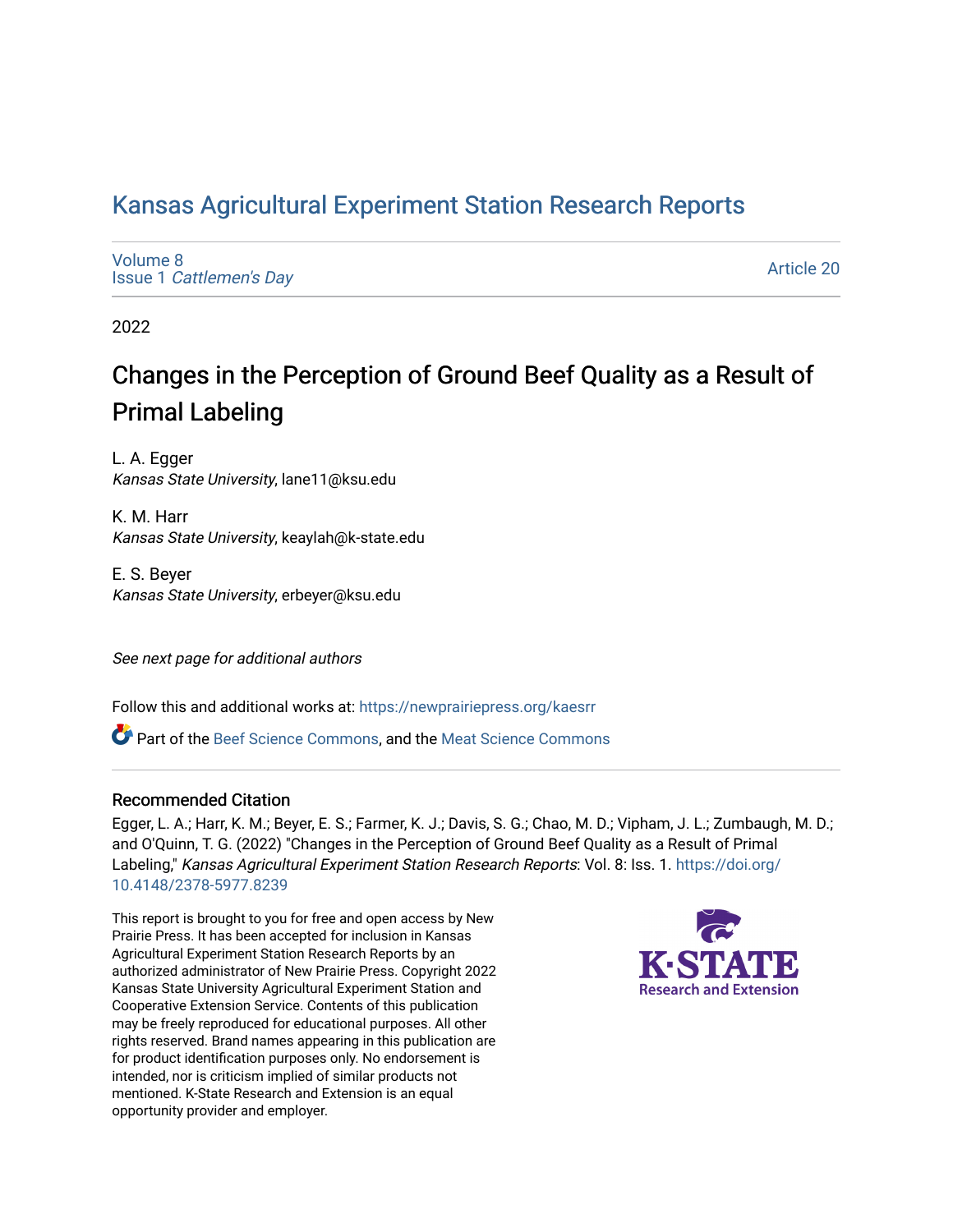## Changes in the Perception of Ground Beef Quality as a Result of Primal Labeling

## **Abstract**

Objective: The objective of this study was to determine the effect of providing primal source information to consumers prior to consumption on palatability ratings of ground beef from the same source.

Study Description: Ground beef chubs that were 80% lean and 20% fat (n = 15) were used for testing. Samples were served to consumers as 0.25 lb patties that were cooked internally to 160°F. Consumers were asked to evaluate and assess different palatability traits and evaluated samples identified as ground chuck, ground round, ground sirloin, and store ground along with a sample that offered no information.

Bottom Line: Based on this research, the addition of primal source labeling improves consumer perception of the palatability traits of ground beef and the likelihood of consumer purchase.

#### Keywords

ground beef, palatability, consumer, primal source, labeling

## Creative Commons License



This work is licensed under a [Creative Commons Attribution 4.0 License](https://creativecommons.org/licenses/by/4.0/).

## Authors

L. A. Egger, K. M. Harr, E. S. Beyer, K. J. Farmer, S. G. Davis, M. D. Chao, J. L. Vipham, M. D. Zumbaugh, and T. G. O'Quinn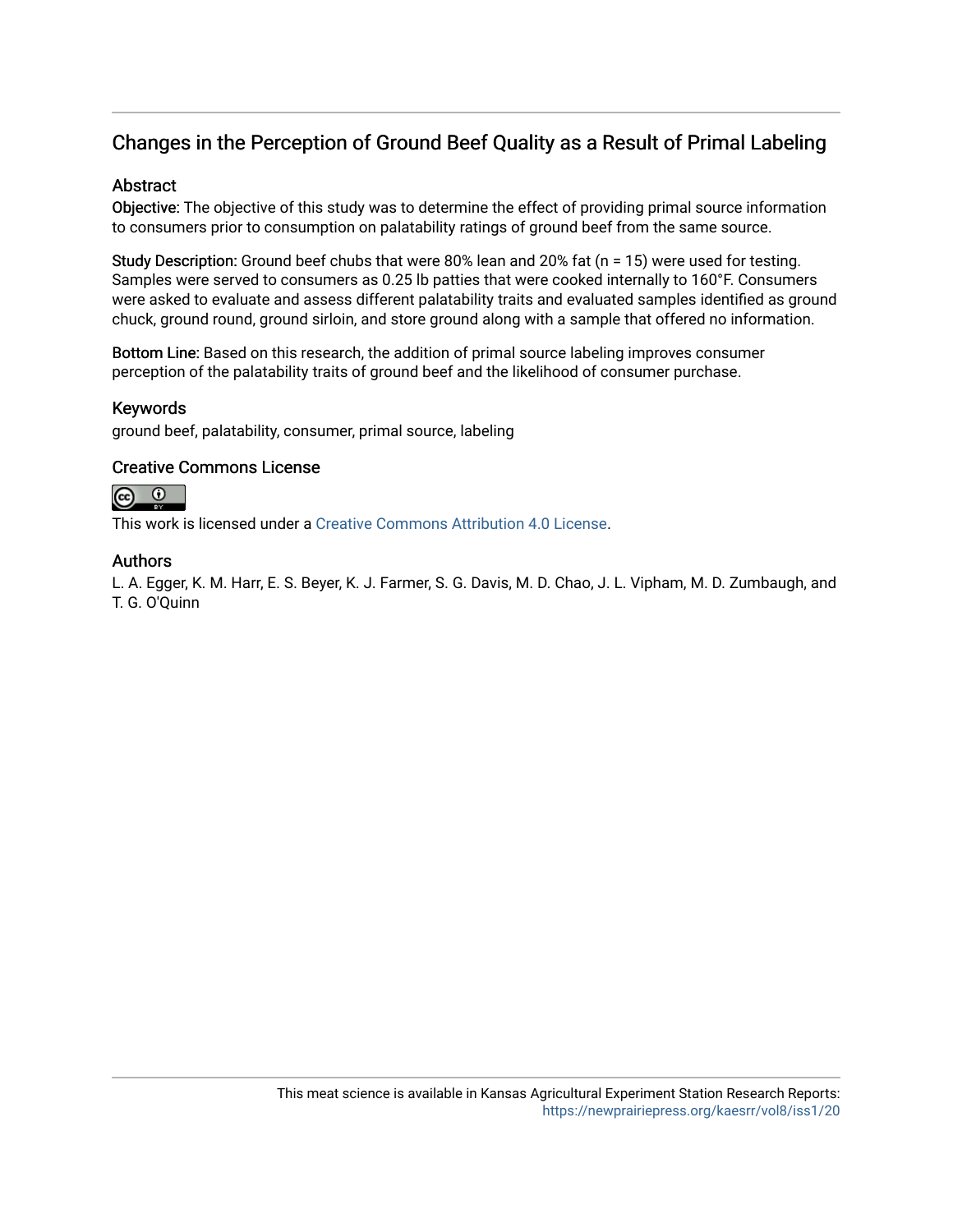

**CATTLEMEN'S** Day 2022



# Changes in the Perception of Ground Beef Quality as a Result of Primal Labeling

*L.A. Egger, K.M. Harr, E.S. Beyer, K.J. Farmer, S.G. Davis, M.D. Chao, J.L. Vipham, M.D. Zumbaugh, and T.G. O'Quinn*

## Abstract

The objective of this study was to determine the effect of providing primal source information to consumers on palatability ratings of 80% lean/20% fat ground beef. Ground beef chubs ( $n = 15$ ) that were obtained from the same production lot and day were formed into patties. Consumers ( $n = 105$ ) were asked to independently evaluate a sample for tenderness, juiciness, texture liking, flavor liking, overall liking, and likelihood of purchase. Prior to serving, consumers were informed of the sample's primal source which were labeled as: ground chuck, ground round, ground sirloin, and store ground along with a sample that had no information (NONE). While primal source was not one of the top five high purchasing factors, consumers' palatability ratings were greatly impacted by primal blend type disclosure. Consumers rated ground chuck and ground sirloin labeled samples higher (*P* < 0.05) for juiciness than ground round labeled and NONE labeled samples, but scored them similar (*P* > 0.05) to store ground labeled samples. In addition, ground chuck and ground sirloin labeled samples were identified as more (*P* < 0.05) tender than NONE by consumers but ranked similar (*P* > 0.05) to ground round and store ground labeled samples. On the contrary, the ground sirloin labeled ground beef ranked higher (*P* < 0.05) for flavor liking in comparison to ground round labeled and NONE samples but scored similar (*P* > 0.05) to ground chuck and store ground labeled ground beef. Ground chuck labeled samples were rated higher (*P* < 0.05) for texture liking than ground round, store ground, and NONE samples. Furthermore, NONE was ranked lower (*P* < 0.05) for overall liking than ground chuck, ground sirloin, ground round, and store ground labeled products. Lastly, ground chuck was more likely  $(P < 0.05)$  to be purchased by consumers than ground round, store ground, and NONE. Primal source labeling improved (*P* < 0.05) flavor liking ratings by more than 45% and texture liking ratings (*P* < 0.05) by more than 25% when the information for the four primal sources was offered. While all samples were deemed acceptable for tenderness, juiciness, flavor, texture, and overall liking, the overall liking and purchasing intent ratings increased (*P* < 0.05) when consumers were told the primal source information before sample evaluation. This indicates that the addition of primal source labeling enhances consumers' perception of their palatability experience in ground beef.

## Introduction

The influence of labeling and information on marketing ground beef and other products is essential for the sale of those products to consumers. While research has been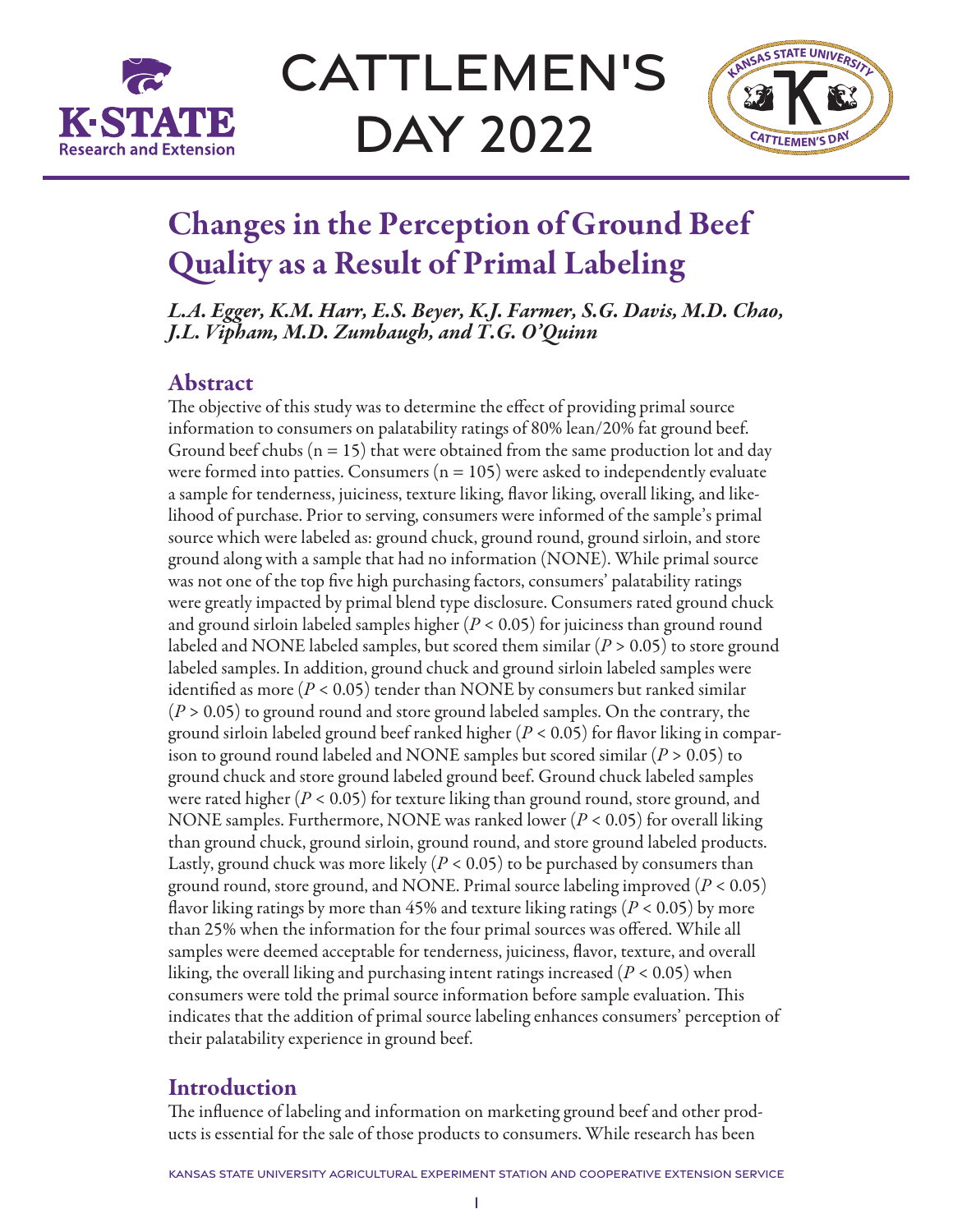#### CATTLEMEN'S DAY 2022

performed to understand the effects of labeling differences and affected perception, these studies actually had product differences in quality, primal source, or other various factors researched (Kerin et al., 1992; Lunardo et al. 2016). Nonetheless, minimal information exists on the impact of the actual labeling difference and the way consumers utilize labeling and marketing information in their purchasing decisions. Thus, the objective of this study was to assess the impact of primal source labeling information on consumers' palatability ratings of ground beef.

## Experimental Procedure

Chubs  $(n = 15)$  of 80% lean/20% fat ground beef were procured from the same source and production lot. The chubs were held in the Kansas State University Meat Lab at a constant temperature of 30°F before processing. After an 11-day hold, the chubs were processed into 0.25 lb patties using a patty former. The patties were kept in pairs and assigned an identification code and one of the following label sources: ground chuck, ground round, ground sirloin, store ground, or blank with no information (NONE). The patties were vacuum packaged in a Rollstock machine and frozen at -4°F until further analysis.

Samples were thawed 24 hours in preparation for consumer panels and cooked to an internal temperature of 160°F on a clamshell grill (Griddler Deluxe, Cuisinart, East Windsor, NJ). Temperature was measured using a Thermoworks Thermopen Mk4 (Salt Lake City, UT).

Consumers ( $n = 105$ ) were recruited to complete an independent palatability survey of the eating quality of the samples. Immediately prior to consumption of each sample, consumers were informed of the primal source information for the samples. Samples were rated on tenderness, juiciness, flavor liking, texture liking, overall liking, and likelihood of purchase on a scale of 0 to 100. After rating the traits, consumers were asked if each trait met the threshold of acceptability of purchase (yes/no).

## Results and Discussion

While primal source was not one of the top five high purchasing factors, consumers' palatability ratings were greatly impacted by primal blend type disclosure (Table 1). Consumers rated ground chuck and ground sirloin labeled samples higher (*P* < 0.05) for juiciness than NONE labeled samples, but scored them similar (*P* > 0.05) to ground round and store ground labeled samples. In addition, ground chuck and ground sirloin labeled samples were listed as more ( $P < 0.05$ ) tender than ground round and NONE labeled samples by consumers but rated similar (*P* > 0.05) to store ground labeled samples. On the contrary, the ground sirloin labeled ground beef ranked higher (*P* < 0.05) for flavor liking in comparison to ground round labeled and NONE samples, but were comparable (*P* > 0.05) to ground chuck and store ground labeled ground beef. Ground chuck labeled samples were rated higher (*P* < 0.05) for texture liking in comparison to ground round, store ground, and NONE samples. Furthermore, NONE was rated lower (*P* < 0.05) for overall liking than ground chuck, ground sirloin, and store ground labeled products. Lastly, ground chuck was more likely (*P* < 0.05) to be purchased by consumers than ground round, store ground, and NONE samples.

Primal source labeling improved (*P* < 0.05) flavor liking ratings by more than 45% and texture liking ratings by more than 25% when the information for all primals was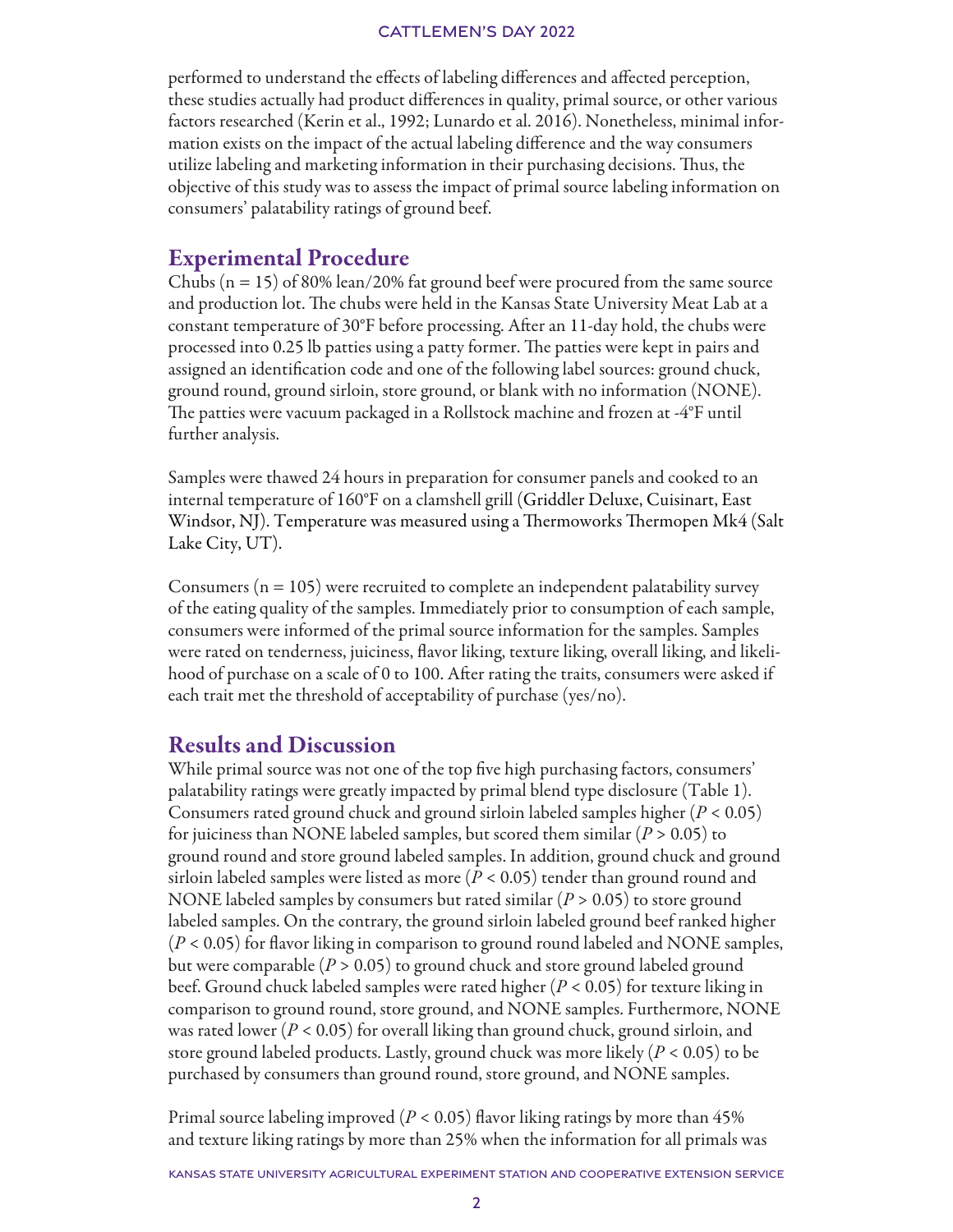#### CATTLEMEN'S DAY 2022

presented (Table 2). While all samples were deemed acceptable for tenderness, juiciness, flavor, texture, and overall liking, the overall liking, and the purchasing intent ratings increased  $(P < 0.05)$  when consumers were told the primal source information before sample evaluation.

## **Implications**

These results indicate the addition of primal source labeling enhances consumers' perceptions of their palatability experience and likelihood of purchase in ground beef. Though differences among primal source labeling on palatability ratings were found, labeling of all primal sources positively influenced consumer ratings. Retailers who market ground beef with primal-source labels should benefit in consumer's improved eating experience over products without primal-source labels.

## References

- Kerin, R. A., A. Jain., and D. J. Howard. 1992. Store shopping experience and consumer price- quality-value perceptions. Journal of Retailing*.* 68.4:376.
- Lunardo, R., and F. Livat. 2016. Congruency between colour and shape of the front labels of wine: effects on fluency and aroma and quality perceptions. International Journal of Entrepreneurship and Small Business. 29(4): 528-541.

| Treatment         | <b>Tenderness</b> | <b>Juiciness</b>  | <b>Flavor</b><br>liking | <b>Texture</b><br>liking | Overall<br>liking | Purchasing<br>intent |
|-------------------|-------------------|-------------------|-------------------------|--------------------------|-------------------|----------------------|
| Ground chuck      | $72.3^a$          | $73.6^{\circ}$    | 65.9 <sup>ab</sup>      | $70.3^{\circ}$           | $70.4^{\circ}$    | $70.2^{\circ}$       |
| Ground round      | 65.8 <sup>b</sup> | 69.9ab            | $61.0^{bc}$             | $64.2^{bc}$              | $64.3^{ab}$       | $63.2^{bc}$          |
| Ground sirloin    | $71.5^{\circ}$    | $73.9^{\circ}$    | $69.4^{\circ}$          | $69.7^{ab}$              | 70.1 <sup>a</sup> | $69.5^{ab}$          |
| Store ground      | $67.7^{ab}$       | $70.9^{ab}$       | $63.2$ <sup>abc</sup>   | $63.8^\circ$             | $65.4^{\circ}$    | $62.4^\circ$         |
| NONE <sup>2</sup> | 65.6 <sup>b</sup> | 65.8 <sup>b</sup> | 57.5 <sup>c</sup>       | 59.1c                    | 58.8 <sup>b</sup> | 56.9 <sup>c</sup>    |
| SF <sup>3</sup>   | 2.1               | 2.1               | 2.4                     | 2.1                      | 2.3               | 2.6                  |
| $P$ -value        | 0.04              | 0.03              | 0.01                    | < 0.01                   | < 0.01            | < 0.01               |

Table 1. Consumer ( $n = 105$ ) palatability ratings<sup>1</sup> for ground beef patties when additional information was given about the primal blend

1 Sensory scores: 0 = not tender/juicy, dislike flavor/texture/overall extremely, or extremely unlikely to purchase; 50 = neither tender nor tough, juicy nor dry, neither like nor dislike flavor/texture/overall, or neither likely or unlikely; 100 = very tender/juicy, like flavor/texture/overall extremely, or extremely likely to purchase.

<sup>2</sup> NONE: No information was provided.

<sup>3</sup> Standard error (largest) of the least squares means.

<sup>a-c</sup> Least square means within the same panel type of the same column lacking a common superscript differ ( $P < 0.05$ ).